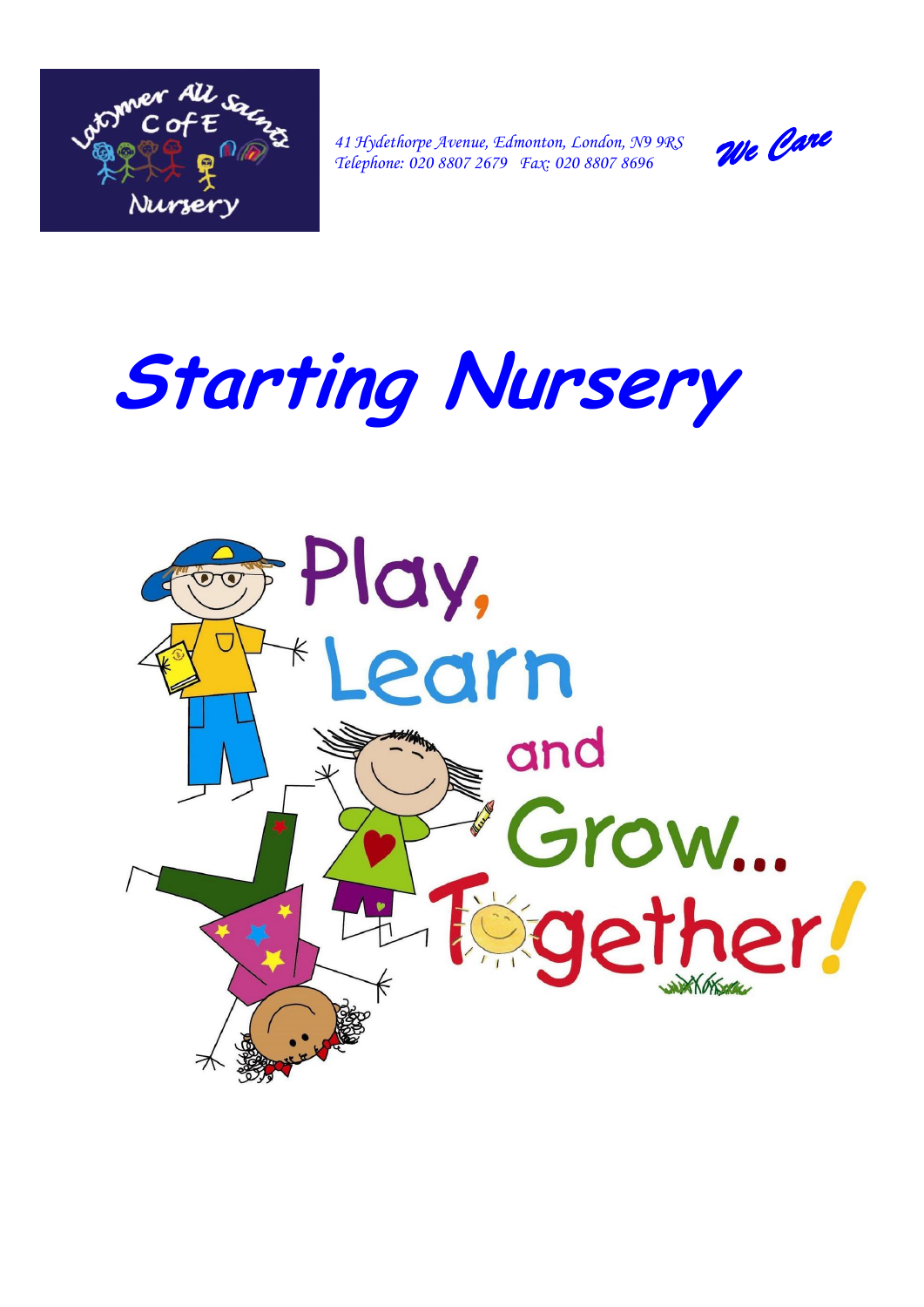

## WELCOME TO LATYMER ALL SAINTS C of E NURSERY SCHOOL

We hope this booklet will help you to settle your child in Nursery, and go some way towards answering some of your questions and make you feel welcome.

This booklet will be given to you as part of your welcome pack. If there is any information you would like, that we have not provided, please ask. There will be plenty of time to look around and ask questions on your visits.

Do talk about starting Nursery with your child so that he/she knows what to expect. Let them know that it is a friendly place and something to look forward to. Whilst you are visiting, join in the activities; show your child the toilets, where to wash their hands, how to use paper towels, where to find a drink of water, where to play and which adults to ask if they need help.

Come and enjoy yourselves!

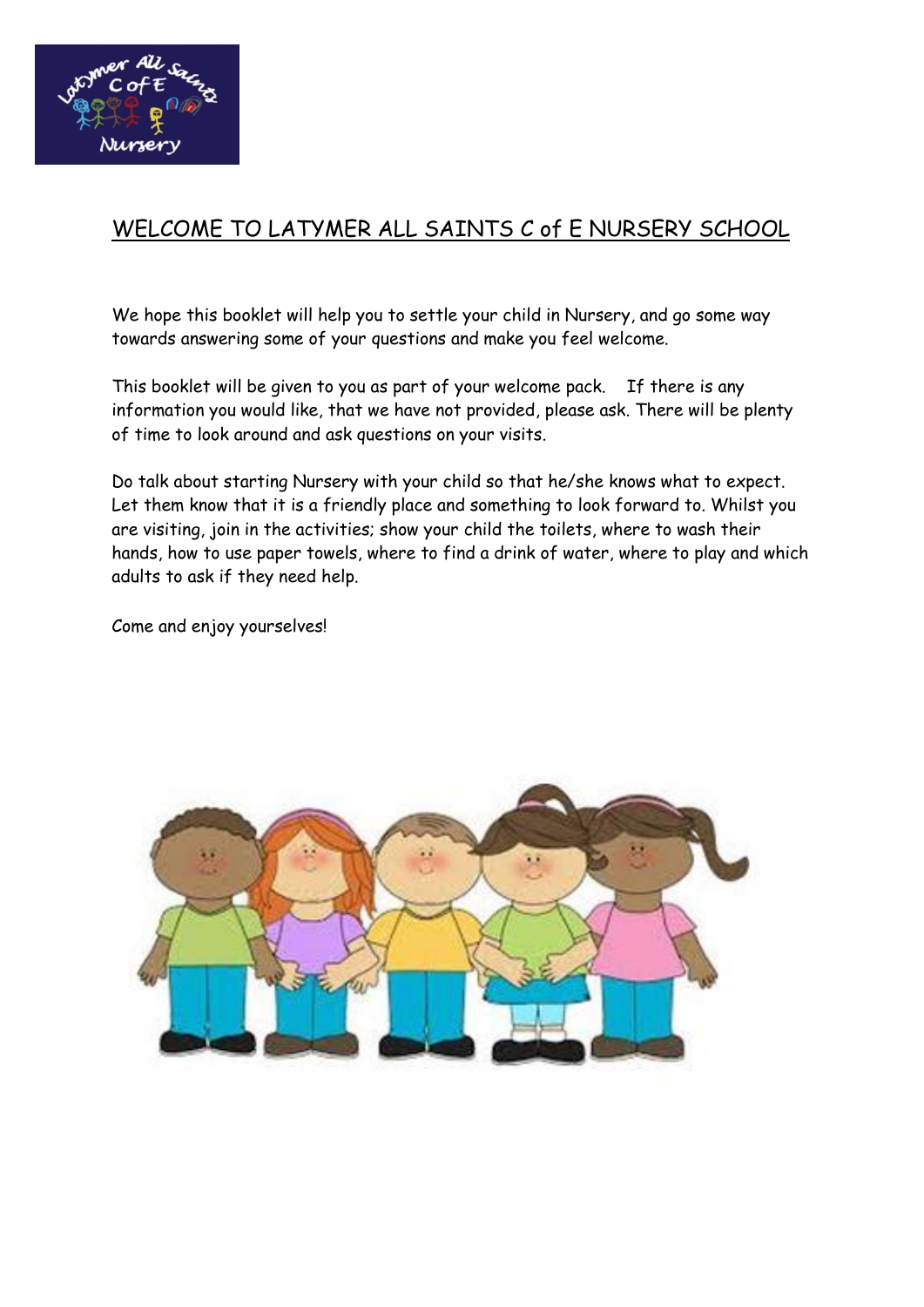

#### **VISITS**

On acceptance of a place families are invited to an induction session where they will be offered a home visit. Nursery staff will visit you at home and it is an opportunity to share information about your child in order to help them settle into Nursery and for your child to meet the staff in a familiar place and feel comfortable with them.

#### **SETTLING**

Settling into nursery is an important time for young children and their families. For some children this will be the first time they may have been left with another person and often the first time they have been left in a larger environment. We aim to make this process as smooth as possible. All children and families are unique and as such their individual needs are taken into account throughout the settling in process.

Saying goodbye at school may be very emotional for you. However try and send your child off with a smile and a wave along with reassurance that you'll be there to collect them later. Remember even distressed children settle very quickly once you're gone, so make your exit brief. If you are worried talk your concerns through with your child's teacher.

Children's entry into nursery is staggered to enable staff to spend time welcoming and settling new children. On your child's start date parents/carers should: Arrive at 9.00am or 1.00pm to allow your child to be welcomed by their key carer and settled in.

We hope that by working with parents/carers we can provide the best possible start for your child's entry into nursery, laying firm foundations for the future.

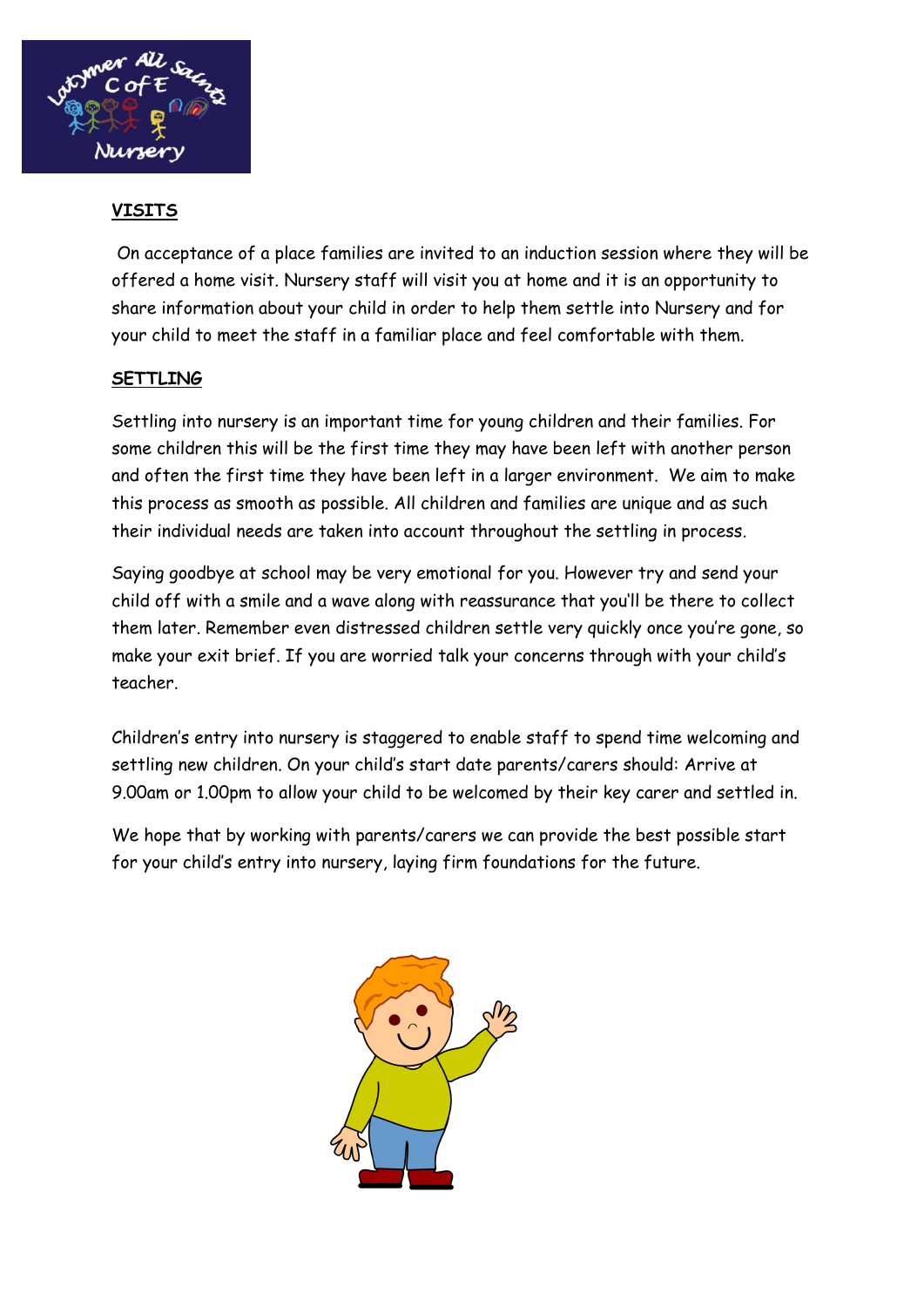



## **OUR SESSION TIMES**



Morning session 8.30 am – 11.30am

Afternoon session 12.30 pm - 3.30 pm

It is important to arrive and collect on time.

The children are only here for 3 hours and we really want them to make the most of their time with us. It also helps them to learn the necessity for good timekeeping.

If you will be unavoidably late picking up – please telephone so that we can explain this to your child.

If someone other than yourself or a regular person that we have met before is picking up, then you must phone or send a note with that person. A password will need to be exchanged for any adults who do not regularly pick up your child before we will let them go. If we are in any doubt, we will not send the child home until we have phoned you or your emergency contact.

## **OUR DAILY ROUTINE**

Children and Parents are asked to wait outside nursery until a member of staff opens the door and welcomes them in. The children's first task is to register by finding their name. Children are then able to choose where they would like to play.

Each area of the nursery is supervised by a member of staff. Children are free to move throughout the Nursery and take part in a variety of activities. During the session each child will have to opportunity to have a piece of fruit and a drink of either milk or water.

Everyone helps to tidy up towards the end of the session. Children are encouraged to tidy the area they have been working in. The session finishes with story time.

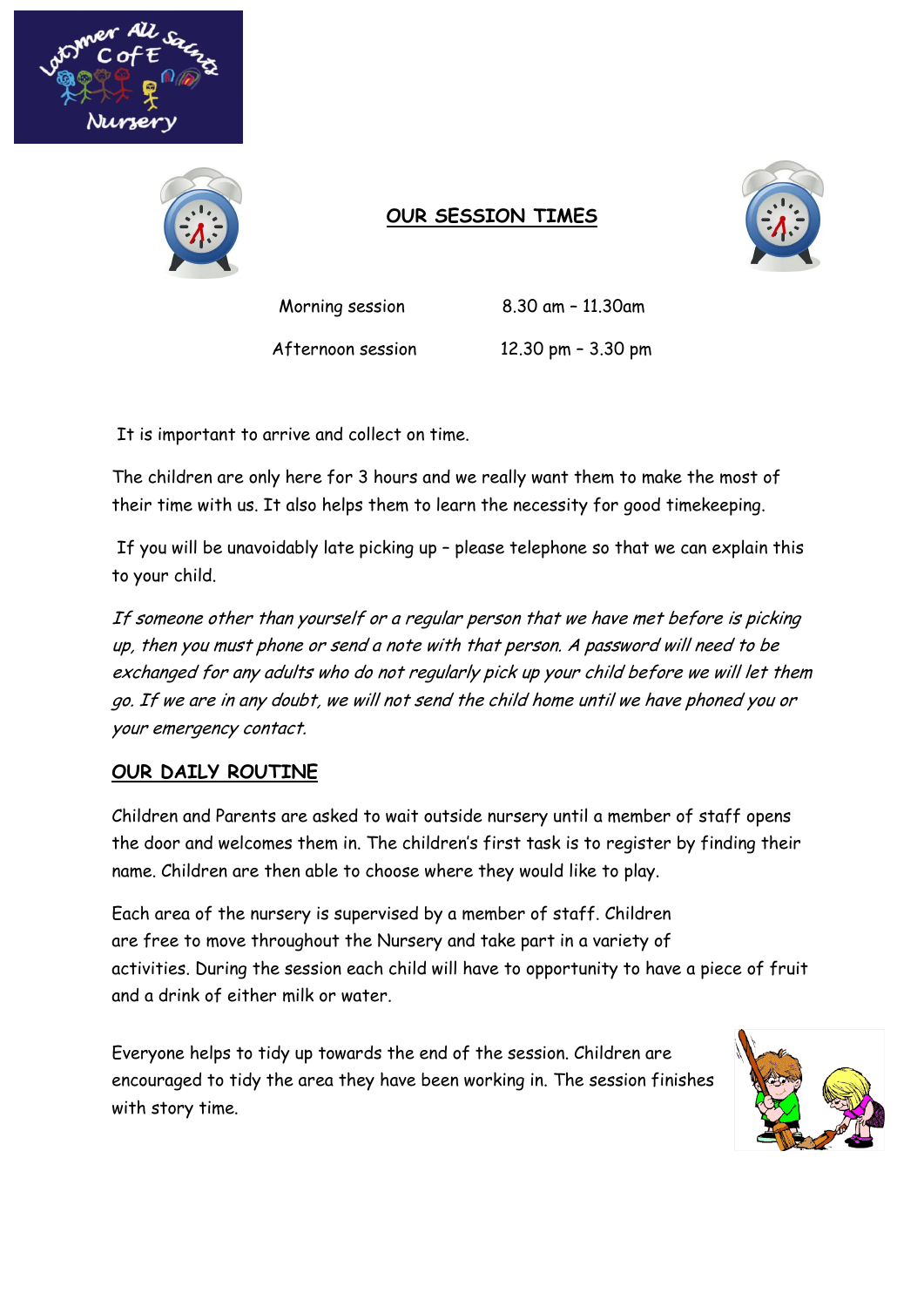

At the end of the session Parents/Carers are asked to wait outside the Nursery until a member of staff opens the door. The children remain on the carpet until a member of staff calls their name and they are collected.

#### **HOW WE LEARN IN NURSERY**

We believe that children learn through play. They are encouraged to join in all the activities, to be independent and to make choices.

We offer a rich and varied curriculum in a safe but inviting environment. We understand that children develop at their own pace, but with encouragement and opportunity will reach their full potential. Children learn best when they are happy, safe and secure. The staff are there to guide and teach and will get to know you and your child well during your time here.

Our environment is planned to enable children the opportunity to extend and develop their thinking and learning across all areas of the curriculum. Although the resources in each area tend to reflect a particular curricular area, they are planned together enabling children to consolidate and apply their learning in a way that makes sense to them.

Each area is set up, staffed by key carer teams and they move areas every two weeks. Key carers plan specific learning experiences that are appropriate to the needs of the children. They work with groups and individuals to meet each child's specific needs.

Our environment consists of several areas. Each area offers a different variety of learning experiences for our children.





Drawing and writing area Book corner and listening area Puzzles and fine motor skill activities Building and Small world play Number area Exploring and Investigating Area Sand and Water Creative Area for painting, modelling and woodwork. Role Play Area and dressing up



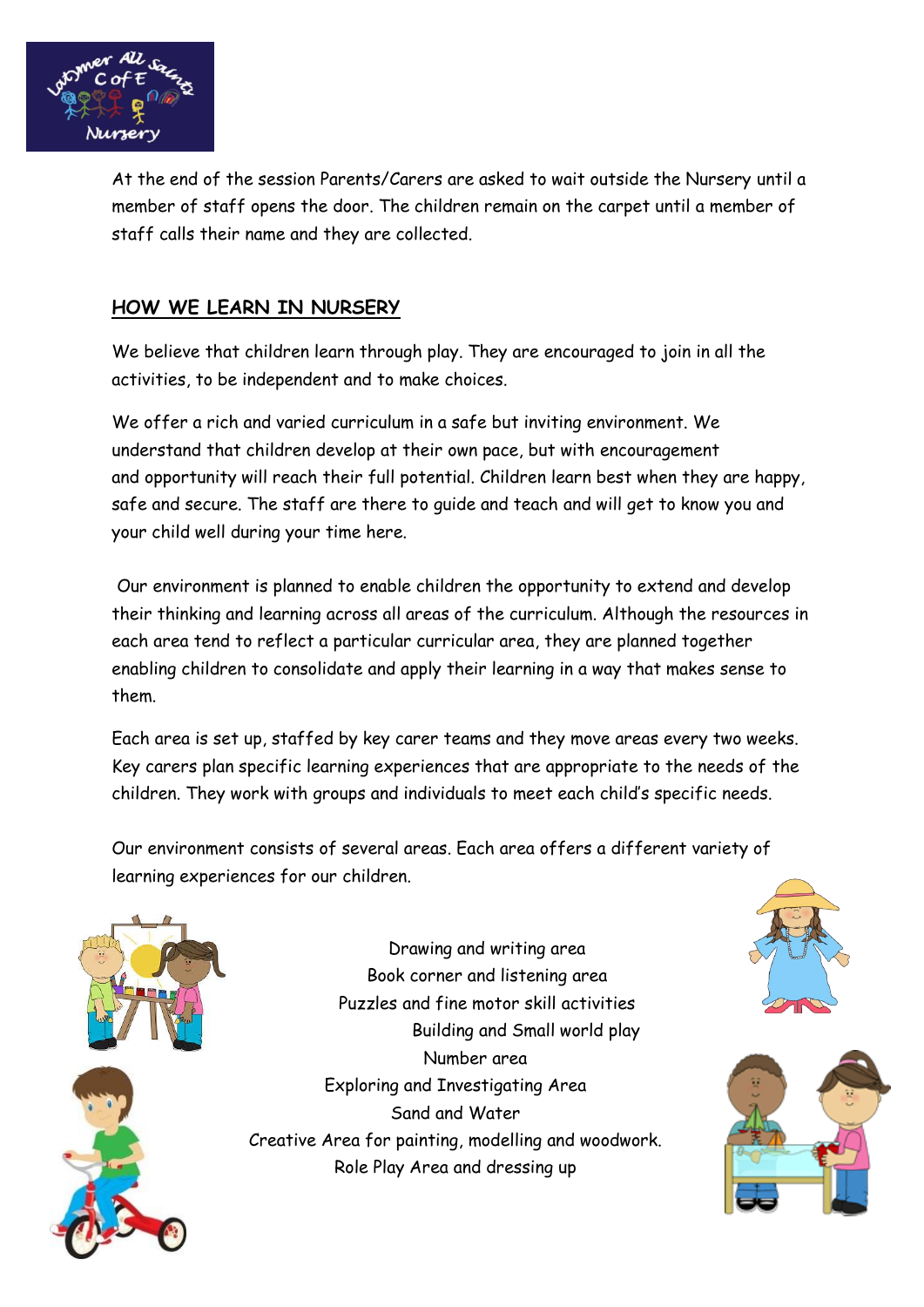



#### **RECORD KEEPING/PARENT CONSULTATIONS**

In order to plan for your child's development, all staff contribute to observations on your child's development. We have started to use Tapestry which is a secure online Learning Journal to record photos, observations and comments, in line with the Early Years Foundation Stage curriculum. This allows us to build up a record of your child's experiences during their time with us. This system also allows us to work with parents and carers to share information and record the children's play and learning in and outside of the classroom.

Every term your child will have a Focus Week where they will be observed by members of staff. Parents will then be invited to meet with their child's key worker to discuss progress and development and to determine your child's next steps.

#### **CHILDREN'S ILLNESSES**

Please inform us of the reason your child is absent from Nursery and of any infectious illness .



The following apply:

- Conjunctivitis- Please do not bring your child to nursery if their eyes are 'gunky'. Wait until 24 hours after treatment has been started.
- Chicken pox- Please do not bring your child to nursery until the last spot has scabbed.
- Hand, foot and mouth-Please do not bring your child to nursery until the last blister has dried up.
- Following a bout of sickness or diarrhoea, we ask that you keep your child at home for a full 48 hours after the last episode.

Notwithstanding the above, it is expected that parents/carers use their discretion and if their children remain unfit for school beyond the above guidelines their children stay at home.

Should your child become ill in Nursery, we will try and contact you as soon as possible so that they can be collected. **Please help us to keep contact numbers up-to-date.**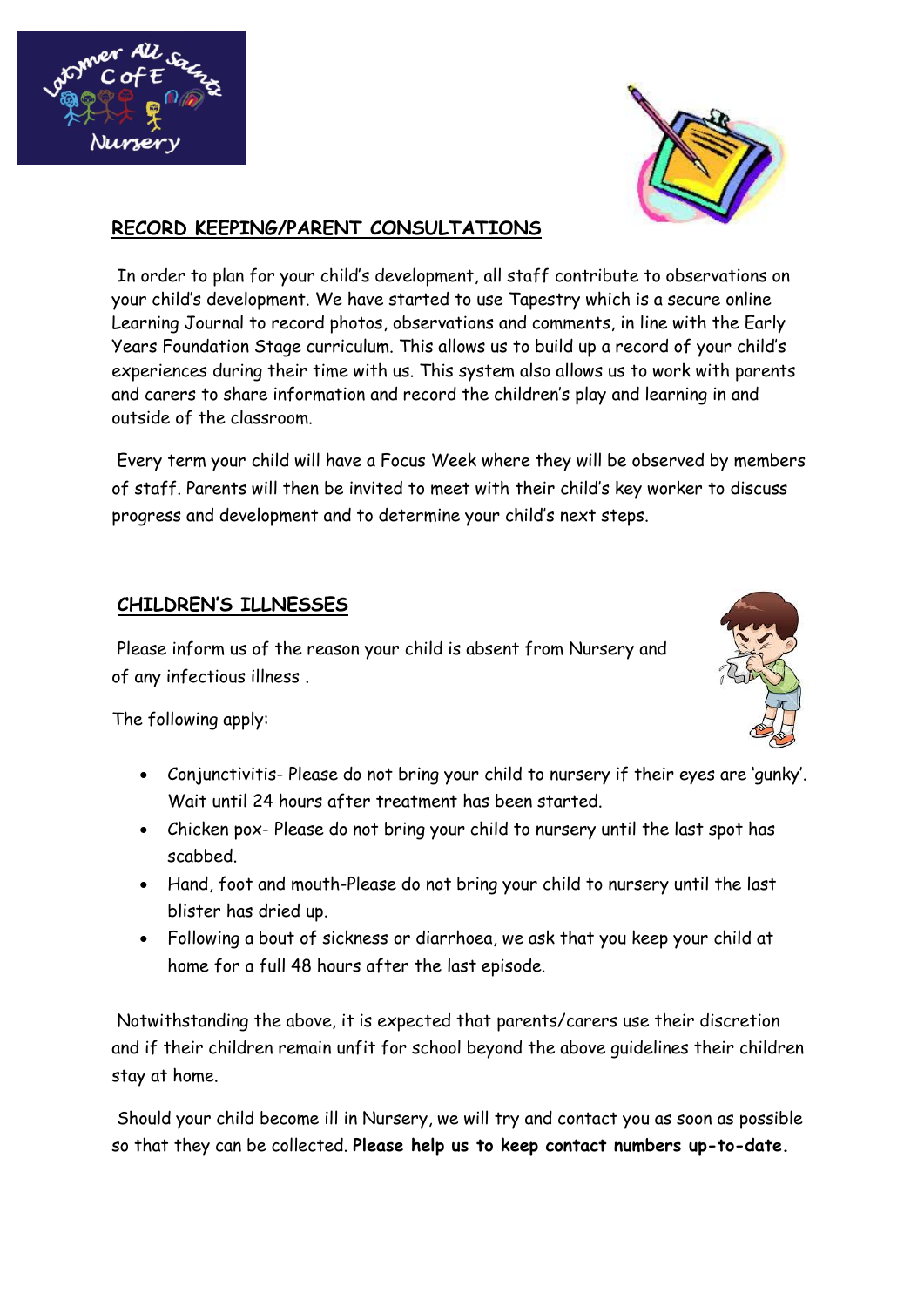

#### **ACCIDENTS AND ACCIDENT REPORTING**

All accidents requiring treatment are recorded in our accident books. Whoever picks up your child will be asked to sign this book to confirm they have been informed of what has happened. If in our opinion a child requires medical treatment, we will contact you immediately.



**Please make sure we have up-to-date contact numbers.** 

#### **ABSENCE**

We ask that you ensure your child makes full and regular use of the place offered to them. If for any reason your child will not be able to attend, for example due to illness, or holiday please could you telephone to let us know. In the event of unexplained absences, decisions may have to be made to withdraw a child's place if it is not being used, so that it may be offered to another child.

#### **SAFETY AND SECURITY**

A security system operates in our Nursery; please help us maintain a safe and secure environment. All visitors are asked to report to the main school reception to sign in and wear a visitor's badge. Please ask a member of staff to let you out of the nursery. This is to ensure that children are not let out of the nursery by mistake.

Children's safety is our first concern and we need your co-operation.

**Please**: Do not smoke on Nursery premises Do not bring dogs on to the Nursery premises Do not let your child bring sweets/chewing gum/money to Nursery.

If anyone different is picking your child up from nursery please inform their Key worker or relevant member of staff. A password system is in place to ensure that anyone picking children up from the nursery has been endorsed to do so.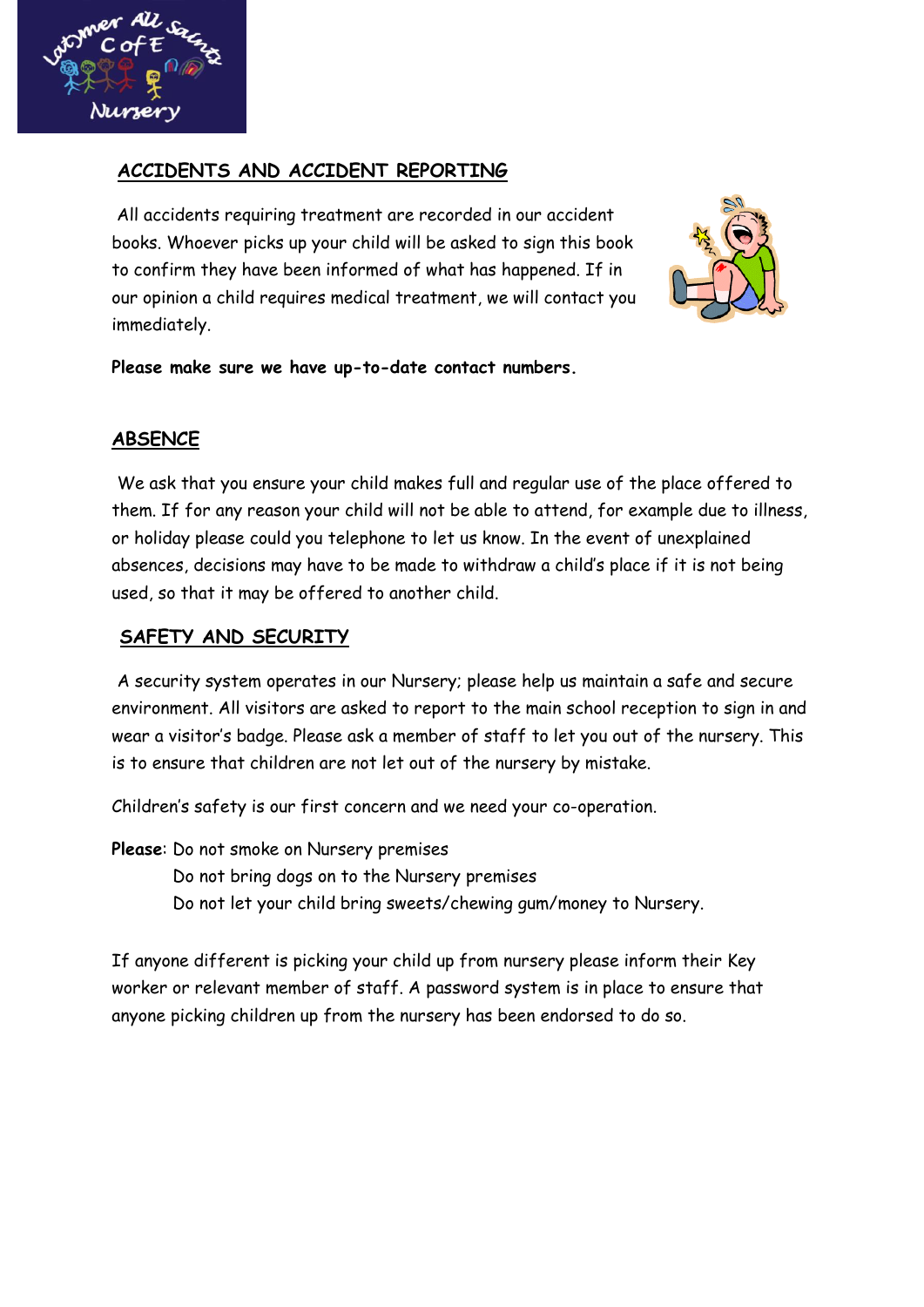## **INTIMATE CARE OF CHILDREN**

During their time at Latymer All Saints Nursery your child may need intimate care. Staff who provide intimate care to children have a high awareness of child protection issues.

This can be when cleaning up a child after they have soiled themselves, helping them to change clothes when wet or changing nappies for those children who are not yet toilet trained. Latymer All Saints Nursery is committed to ensuring that all staff responsible for the intimate care of children will undertake their duties in a professional manner at all times. The team recognise that there is a need to treat all children with respect when intimate care is given and no child should be attended to in a way that causes distress or pain.

#### **SAFEGUARDING**

The nursery has a duty of care to all children to ensure they are safe and free from harm. If your child has any accidents or has hurt themselves please let their Key Carers, or a relevant member of staff know. We are duty bound to follow up any unusual marks or injuries reporting them to the safeguarding authority who may need to follow them up.

#### **CLOTHING**

Please dress your child in comfortable clothes that are easy to manage so that your child can learn to be independent. Young children need to wear clothing that enables them to go to the toilet easily and independently so dungarees, belts, braces, lace up shoes and tight fitting clothes are inappropriate.

We have spare clothes available in case of accidents and would appreciate that these are washed and returned promptly. Parents are advised that children should always have a spare set of clothes at Nursery at all times.

Nursery uniform is available to purchase although this is not compulsory.

Aprons are provided to protect the children's clothes when necessary, but we ask that children come to school in washable, practical clothes.

On most days children need to have warm clothes to wear outside. When it is sunny we advise that children wear clothing that protects them, as well as a sun hat and sun cream that you put on at home.

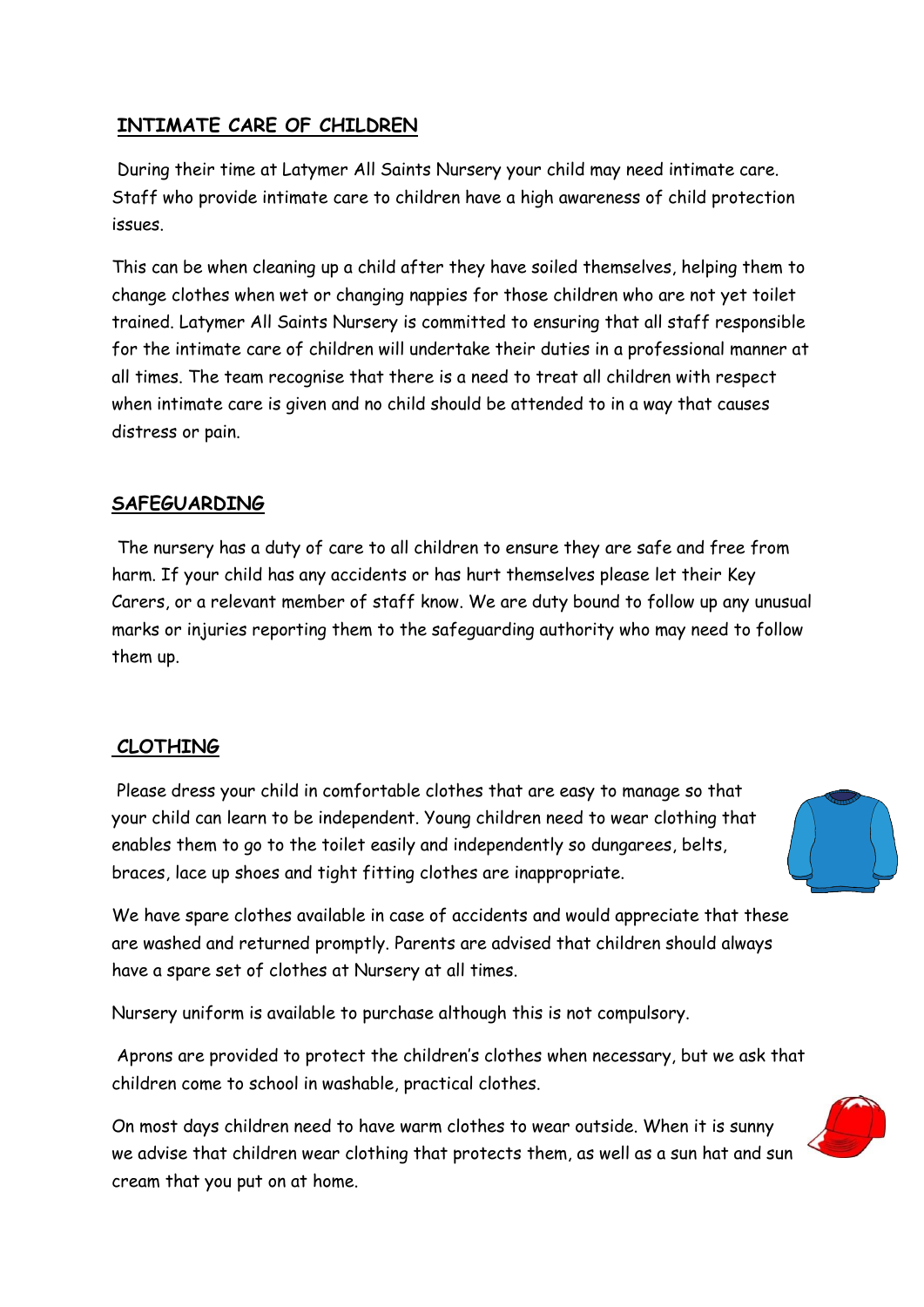**ALL CLOTHING SHOULD BE CLEARLY LABELLED** especially coats and boots. We also recommend that children do not come to school wearing long skirts or flip-flop type footwear as these can be dangerous when climbing in the garden.

## **TOYS FROM HOME**

Occasionally children like to bring a toy from home to show other children or an adult in the Nursery, or just for security. Could you please discourage this as much as possible. Treasures can easily be lost or misplaced which can be very upsetting for the children.



#### **FRUIT/SNACK**

To promote independence child help themselves to fruit and water during the session. If your child stays for lunch then please ensure that they have a healthy packed lunch. This could include a sandwich, a drink, yoghurt and a piece of fruit.



Children should not be given chocolate or sweets as part of their lunch. Due to nut allergies please do not give your child any food containing nuts as part of their packed lunch.

## **NEWSLETTERS AND NOTICEBOARDS**

We try to keep you informed about events in Nursery through regular newsletters. We also ask you to keep an eye on the various notice boards for daily information. The notice boards in the Nursery entrance keep you informed of local events. Curriculum information is also displayed. This will keep you informed of activities that the children will be doing in Nursery. Communication is a two way process, so if there is anything you would like to know, please ask.